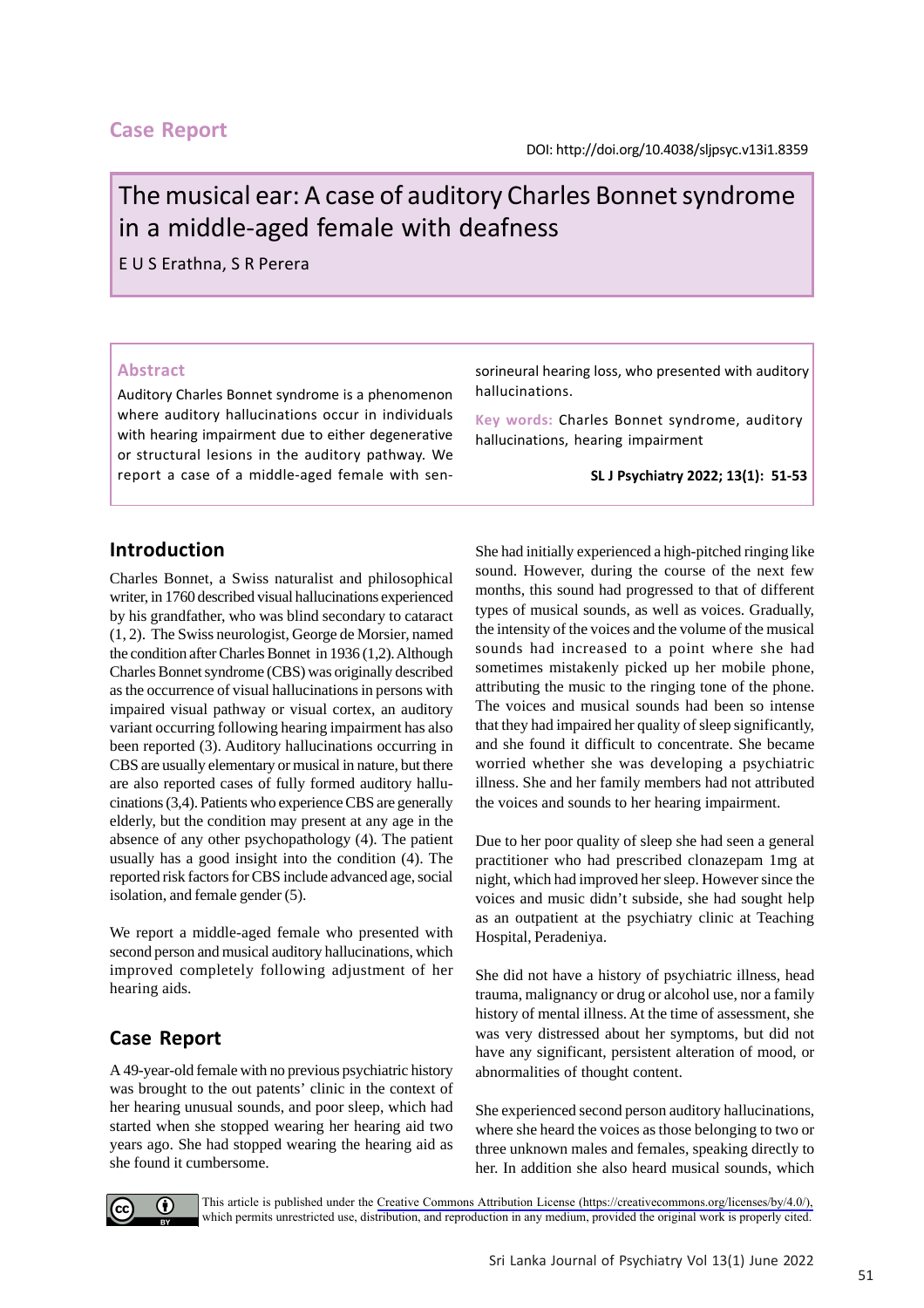she described as being similar to a ringing tone of a mobile phone. She had no other perceptual abnormalities.

Her cognitive functions were normal. She had good insight and judgement and knew that the voices and music were not 'real', but was unable to explain how they may have originated. A detailed neurological examination revealed only a sensory type of hearing loss of her right ear. Her verbal fluency, motor skills, and gait were within normal range. Laboratory tests including a full blood count, comprehensive metabolic profile and thyroid-stimulating hormone level were within normal limits.

In view of her symptoms and the features suggestive of a hearing impairment, she was diagnosed to be suffering from the auditory form of Charles Bonnet Syndrome (CBS). She was commenced on risperidone 2mg until investigations and relevant referrals were made. Her hearing was assessed at the audiology clinic and the sensorineural hearing loss was confirmed. She was prescribed a new hearing aid, which was easier to use compared to her previous one. Her auditory hallucinations disappeared completely after she started to use the hearing aid. The medication was stopped, and she was advised regarding regular follow up at the ENT clinic.

## **Discussion**

Auditory hallucinations in CBS usually consist of musical noises that is familiar to the patient, such as pop music or religious songs (6). However, there are some reports of patients hearing sounds unfamiliar to them (5,7). The majority of patients who experience auditory CBS are reported not to experience either cognitive or any form of psychological impairment (7, 8). However, considering the later onset of the condition, it is important to rule out any other psychiatric or neurological causes.

International studies have reported that the cause of the hearing loss leading to the musical hallucinations, have an impact on the type of music heard, in auditory CBS (5). In patients with auricular or neurodegenerative causes, the songs which patients hear often relate back to their childhood (9). Patients with structural lesions in the auditory pathway have been reported to hear country or rock music (6). Our patient was middle aged, in contrast to the higher number of elderly patients in whom the condition is usually reported. Even though our patient had been experiencing hearing loss for a considerable time due to a structural lesion on her inner ear, and she had not been using her hearing aids for a long time prior to the presentation.

For patients with musical hallucinations, the treatment of the underlying cause – for example, hearing aids, treating underlying psychiatric disorders, stopping suspected causative medication, or treating epileptic seizures – normally leads to resolution of the symptoms (7). Although hearing aids and similar devices have alleviated musical hallucinations, there are no curative or evidence-based treatment methods reported for auditory Charles Bonnet syndrome at this time (7,8).

Much of the current literature attributes the biologic basis for development of musical hallucinations to sensory impairment (10). The widely accepted theory is that the cortical regions responsible for storing auditory memory become disinhibited (11). Therefore it is proposed that the musical hallucinations patients perceive are likely to be manifestations of pre-formed auditory memory neurons synapsing with one another (11,12).

# **Conclusions**

Auditory hallucinations of CBS can occur in patients with hearing impairment. Although the hallucinations tend to respond poorly to medications, they appear to show a good response to restoration of hearing.

#### **Statement of contributions**

Both authors contributed to the literature survey and manuscript writing. Both approved the final manuscript.

#### **Conflicts of interest**

None declared.

**E U S Erathna,** Teaching Hospital Peradeniya, Sri Lanka

**S R Perera,** Faculty of Medicine, University of Peradeniya and Teaching Hospital Peradeniya, Sri Lanka

**Corresponding author:** S R Perera

**Email:** sayurip@pdn.ac.lk

http://orcid.org/0000-0001-6824-8991

# **References**

- 1. Damas-Mora J, Skelton-Robinson M, Jenner FA. The Charles Bonnet syndrome in perspective. Psychol Med 1982; 12(2): 251-61.
- 2. Kester EM.Charles Bonnet syndrome: case presentation and literature review. Optometry 2009; 80(7): 360-6.
- 3. Evers S, Ellger J. The clinical spectrum of musical hallucinations. Neurol Sci 2004; 227(1): 55-65.
- 4. Schadlu AP, Schadlu R, Shepherd JB. Charles Bonnet syndrome: a review. Curr Op in Oph 2009; 20(3): 219- 222.